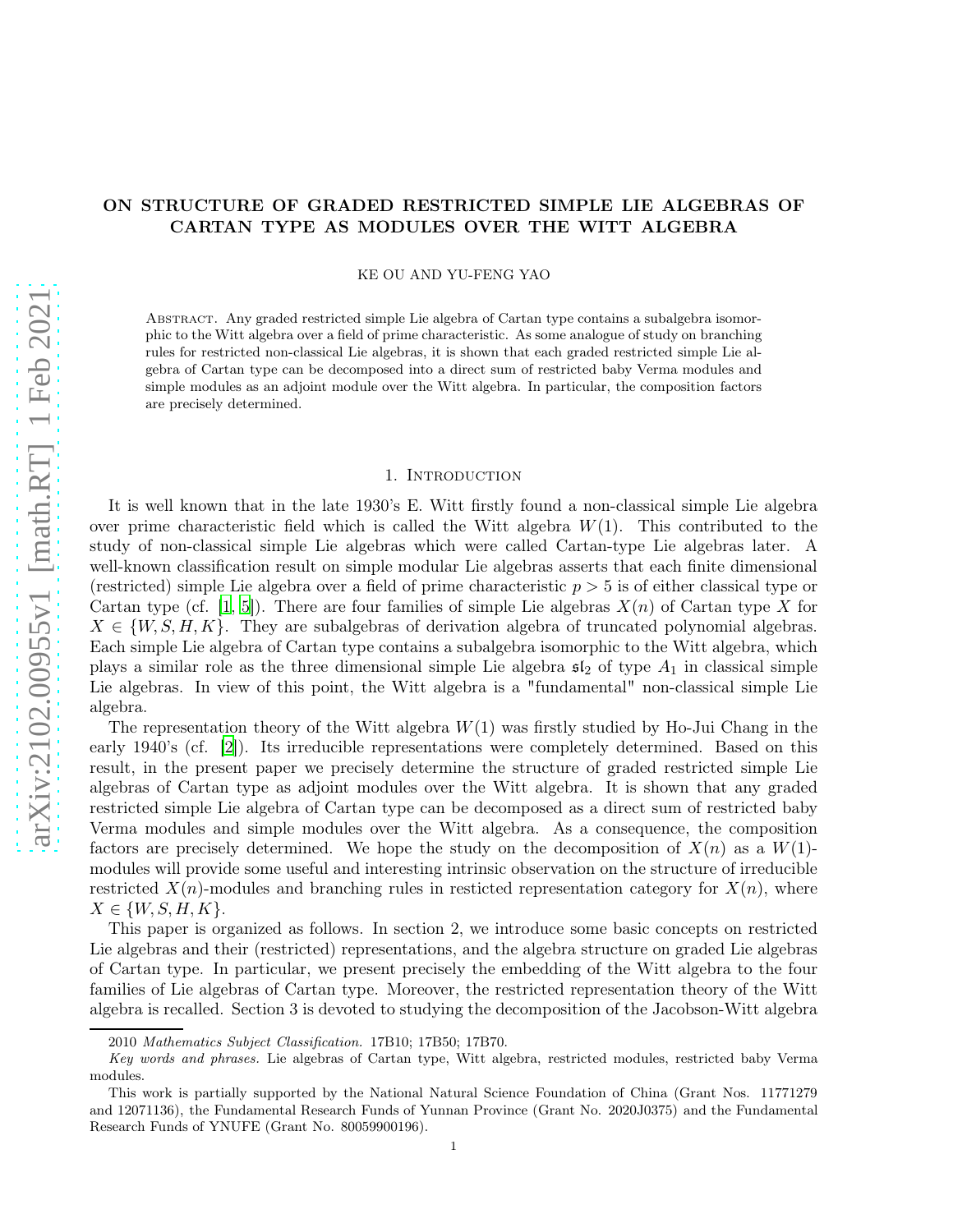## 2 KE OU AND YU-FENG YAO

as a module over the Witt algebra into a direct sum of submodules. In section 4, we first precisely give a basis for the special algebra. By using this basis, we decompose the special algebra into a direct sum of restricted baby Verma modules and simple modules over the Witt algebra. Sections 5 and 6 are devoted to determining the decomposition of the Hamiltonian algebra and the contact algebra as direct sums of restricted baby Verma modules and simple modules over the Witt algebra, respectively.

# 2. Preliminaries

Throughout this paper, F is assumed to be an algebraically closed field of prime characteristic  $p > 2$ . All modules (vector spaces) are over F and finite-dimensional. Set  $I = \{0, 1, \dots, p-1\}$ . For a finite set S, let  $|S|$  denote the number of elements in S. For a Lie algebra g, let  $U(\mathfrak{g})$  be its universal enveloping algebra, and  $Z(\mathfrak{g})$  be the center of  $U(\mathfrak{g})$ . For a g-module M, let [M] be the formal sum of all composition factors of M.

2.1. Restricted Lie algebras and their irreducible representations. Recall that a restricted Lie algebra g over F is a Lie algebra with a so-called restricted mapping  $[p]: \mathfrak{g} \to \mathfrak{g}$  sending  $x \mapsto x^{[p]}$ satisfying that ad  $(x^{[p]}) = (ad x)^p$  and that  $\xi : \mathfrak{g} \to Z(\mathfrak{g})$  sending  $x \mapsto x^p - x^{[p]}$  is semi-linear.

For a restricted Lie algebra  $(\mathfrak{g}, [p])$  and a simple  $\mathfrak{g}\text{-module } M$ , since  $x^p - x^{[p]} \in Z(\mathfrak{g})$  for any  $x \in \mathfrak{g}$ , the element  $x^p - x^{[p]}$  must act as a scalar, denoted by  $\chi(x)^p$ . The semilinearity of  $\xi$  implies that  $\chi \in \mathfrak{g}^*$ . In general, a g-module M is said to be  $\chi$ -reduced if  $x^p \cdot v - x^{[p]} \cdot v = \chi(x)^p v$  for all  $x \in \mathfrak{g}, v \in M$ . In particular, it is called a restricted module if  $\chi = 0$ . Let  $U_{\chi}(\mathfrak{g})$  be the quotient of the universal enveloping algebra  $U(\mathfrak{g})$  by the ideal generated by  $\{x^p - x^{[p]} - \chi(x)^p \mid x \in \mathfrak{g}\}\$  which is called a  $\chi$ -reduced enveloping algebra of  $\mathfrak{g}$ , i.e.,  $U_{\chi}(\mathfrak{g}) = U(\mathfrak{g})/(x^p - x^{[p]} - \chi(x)^p \mid x \in \mathfrak{g}_{\bar{0}})$ . If  $\chi = 0$ , the algebra  $U_0(\mathfrak{g})$  is called the restricted enveloping algebra and denoted by  $u(\mathfrak{g})$  for brevity. All the  $\chi$ -reduced (resp. restricted) g-modules constitute a full subcategory of the g-module category, which coincides with the  $U_{\chi}(\mathfrak{g})$  (resp.  $u(\mathfrak{g})$ )-module category. Each simple g-module is a  $U_{\chi}(\mathfrak{g})$ -module for a unique  $\chi \in \mathfrak{g}^*$ .

2.2. Graded Lie algebras of Cartan type. Fix a positive integer n. Denote by  $A(n)$  the index set  $\{\alpha = (\alpha_1, \dots, \alpha_n) \mid 0 \leq \alpha_i \leq p-1, i = 1, 2, \dots, n\}$ , and denote  $(p-1, \dots, p-1)$  by  $\tau$ for brevity. We have a truncated polynomial algebra  $\mathfrak{A}(n)$  which is by definition a commutative associative algebra with a basis  $\{x^{\alpha} \mid \alpha \in A(n)\}$ , and multiplication subject to the following rule

$$
x^{\alpha}x^{\beta} = x^{\alpha+\beta}, \quad \forall \alpha, \beta \in A(n),
$$

additionally with

$$
x^{\alpha} = 0
$$
 if  $\alpha \notin A(n)$ ;  $x_i := x^{\epsilon_i}$  for  $\epsilon_i = (\delta_{1,i}, \cdots, \delta_{n,i}).$ 

There is a natural graded structure on  $\mathfrak{A}(n)$ , and consequently a filtered structure there. The gradation and filtration of  $\mathfrak{A}(n)$  induce the corresponding ones on the so-called Jacobson-Witt algebra  $W(n)$ , which is the derivation algebra of  $\mathfrak{A}(n)$ . Then  $W(n)$  is free  $\mathfrak{A}(n)$ -module with a basis  ${\{\partial_1,\dots,\partial_n\}}$ , where  $\partial_i(x_i) = \delta_{ij}, 1 \leq i, j \leq n$ . For more details, the readers are referred to the reference [\[6](#page-11-3), [7\]](#page-12-0).

We can get other three series of subalgebras in  $W(n)$ , which are called (graded) Cartan type Lie algebras of series S, H, and K respectively, arising from the three exterior differentials  $\omega_s$ ,  $\omega_H$ ,  $\omega_K$ . Below, we recall the definitions, and cite some basic notations and facts we need later. The definitions here will be given by using some operators (cf. [\[6,](#page-11-3) Chapter 4]), instead of using the original differential forms (cf. [\[4](#page-11-4)]).

Set  $\widetilde{S}(n) = \{D \in W(n) \mid \text{div}(D) = 0\}$ , where  $\text{div}(\sum f_i \partial_i) = \sum \partial_i(f_i)$  for any  $\sum f_i \partial_i \in W(n)$ . Then by definition, the derived algebra of  $\tilde{S}(n)$  is called the special algebra  $S(n)$ , i.e.  $S(n)$  $[\widetilde{S}(n), \widetilde{S}(n)].$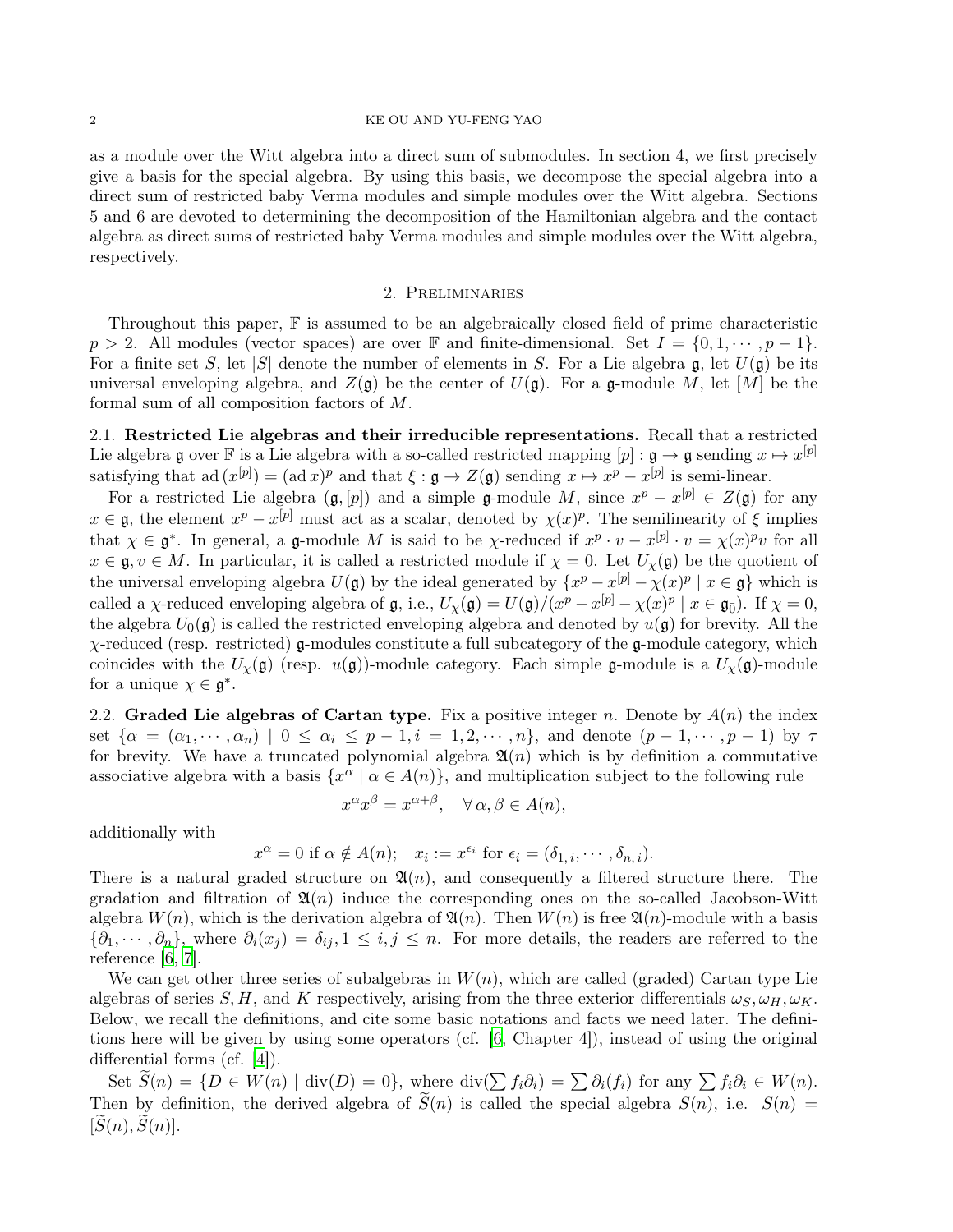The Hamiltonian algebra is by definition  $H(2r) = \mathbb{F}\text{-span}\{D_H(x^{\alpha}) \mid 0 \prec \alpha \prec \tau\}$ . Here  $D_H$  is the Hamiltonian operator from  $\mathfrak{A}(2r)$  to  $W(2r)$  defined as follows:

$$
D_H: \qquad \mathfrak{A}(2r) \longrightarrow W(2r)
$$

$$
f \longmapsto D_H(f) = \sum_{i=1}^{2r} \sigma(i)\partial_i(f)\partial_i
$$

′

where

$$
\sigma(i) := \begin{cases} 1, & \text{if } 1 \le i \le r, \\ -1, & \text{if } r+1 \le i \le 2r, \end{cases}
$$

and

$$
i' := \begin{cases} i+r, & \text{if } 1 \le i \le r, \\ i-r, & \text{if } r+1 \le i \le 2r. \end{cases}
$$

Set  $\widetilde{K}(2r+1) = \mathbb{F}\text{-span}\{D_K(x^{\alpha}) \mid \alpha \in A(2r+1)\}\$ , where the contact operator  $D_K$  from  $\mathfrak{A}(2r+1)$ to  $W(2r + 1)$  is defined as follows:

$$
D_K: \qquad \mathfrak{A}(2r+1) \longrightarrow W(2r+1)
$$

$$
f \longmapsto D_K(f) = \sum_{i=1}^{2r+1} f_i \partial_i
$$

where

$$
f_j = x_j \partial_{2r+1}(f) + \sigma(j') \partial_{j'}(f), \ j \le 2r,
$$

$$
f_{2r+1} = 2f - \sum_{i=1}^{2r} \sigma(j)x_j f_{j'}.
$$

The contact algebra  $K(2r + 1)$  is the derived algebra of  $\widetilde{K}(2r + 1)$ , i.e.  $K(2r + 1) = [\widetilde{K}(2r +$ 1),  $K(2r + 1)$ .

Both subalgebras  $S(n)$  and  $H(n)$  naturally inherit the graded and filtered structure of  $W(n)$ . But the contact algebra  $K(2r+1)$  is not a graded subalgebra of  $W(2r+1)$ . One can define a new gradation on  $K(2r + 1)$  which is not inherited from the gradation of  $W(2r + 1)$ . For that, define  $||\alpha|| = \sum_{i=1}^{2r+1} \alpha_i + \alpha_{2r+1} - 2$  for  $\alpha \in A(2r+1)$  and  $K(2r+1)_{[i]} = \mathbb{F}\text{-span}\{D_K(x^{\alpha}) \mid ||\alpha|| = i\}.$  Then  $K(2r+1) = \bigoplus_{i \geq -2} K(2r+1)_{[i]}$  is a gradation of  $K(2r+1)$ . Associated with this gradation, one can also obtain the corresponding filtration

$$
K(2r+1) = K(2r+1)_{-2} \supset K(2r+1)_{-1} \supset \cdots
$$

where  $K(2r+1)_i = \bigoplus_{j \geq i} K(2r+1)_{[j]}.$ 

Let  $L = X(n), X \in \{W, S, H, K\}$ . Then L is a restricted Lie algebra with the restricted [p]-mapping given by taking the p-th power of derivations. Moreover, L has a Z-grading  $L =$  $\oplus_{i\geq -1-\delta_{XK}} L_{[i]},$  associated with which there is a natural filtration  $L = L_{-1-\delta_{XK}} \supset L_{0-\delta_{XK}} \supset \cdots$ with  $L_j = \bigoplus_{i \geq j} L_{[i]}$  for  $j \geq -1 - \delta_{XK}$ .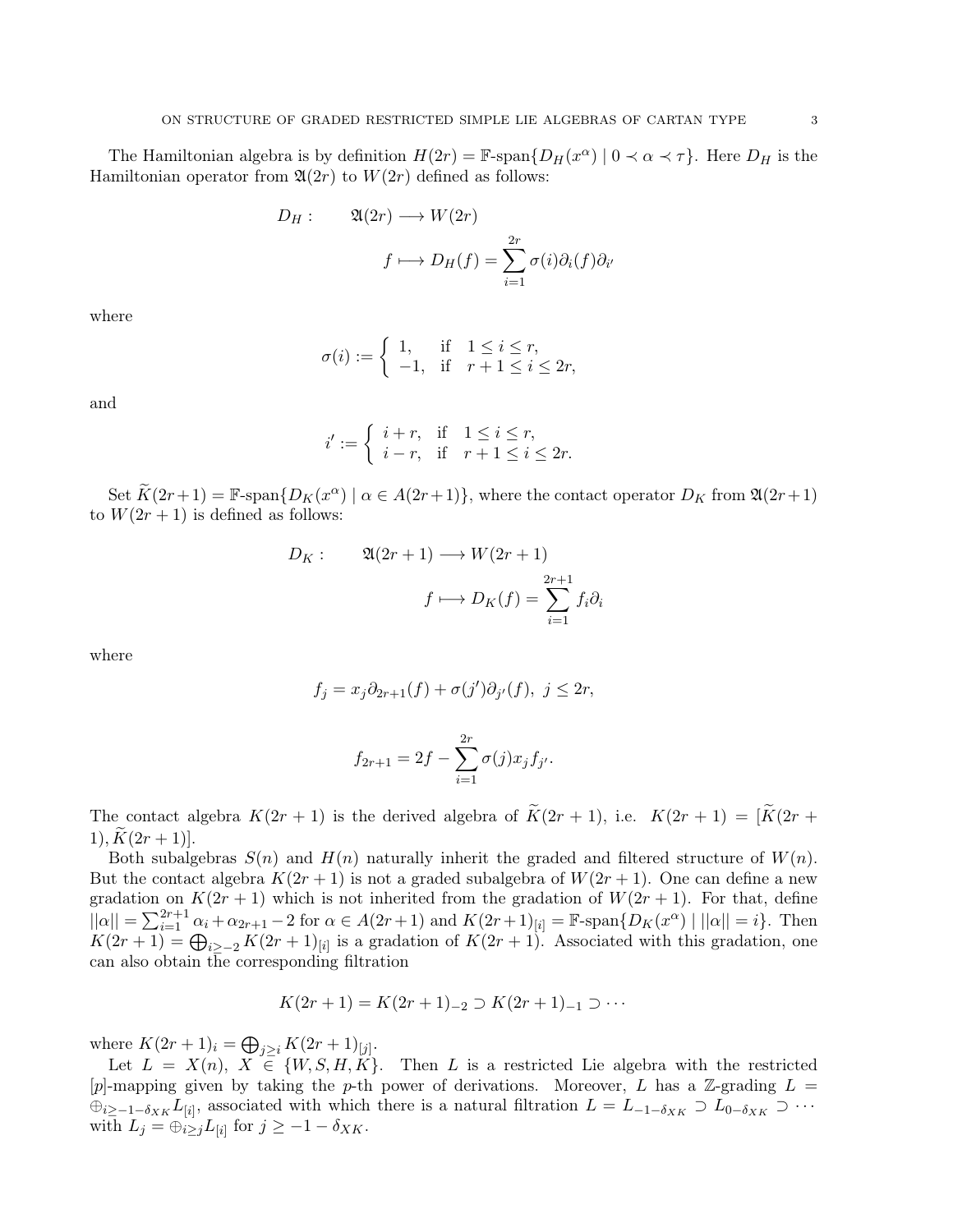2.3. Embeddings of the Witt algebra to restricted Lie algebras of Cartan type. Define the linear mappings from the Witt algebra to restricted Lie algebras of Cartan type as follows.

$$
\Theta_W: \qquad W(1) \longrightarrow W(n)
$$
  
\n
$$
x_1^i \partial_1 \longmapsto x_1^i \partial_1, \quad \forall 0 \le i \le p-1,
$$
  
\n
$$
\Theta_S: \qquad W(1) \longrightarrow S(n)
$$
  
\n
$$
x_1^i \partial_1 \longmapsto D_{12}(x_1^i x_2) = x_1^i \partial_1 - i x_1^{i-1} x_2 \partial_2, \quad \forall 0 \le i \le p-1,
$$

$$
\Theta_H: \qquad W(1) \longrightarrow H(2r)
$$
  

$$
x_1^i \partial_1 \longmapsto -D_H(x_1^i x_{r+1}) = x_1^i \partial_1 - i x_1^{i-1} x_{r+1} \partial_{r+1}, \quad \forall \, 0 \le i \le p-1,
$$

$$
\Theta_K: \qquad W(1) \longrightarrow K(2r+1)
$$
  

$$
x_1^i \partial_1 \longmapsto \frac{1}{2} D_K(x_{2r+1}^i), \quad \forall \, 0 \le i \le p-1.
$$

The following result asserts that the Witt algebra is a restricted subalgebra of any restricted Lie algebra of Cartan type. The proof follows from straightforward computation, we omit the details.

<span id="page-3-0"></span>**Lemma 2.1.** *Keep notations as above.* Then  $\Theta_X$  *is an injective restricted Lie algebra homomorphism from the Witt algebra* W(1) *to the restricted Lie algebra* X(n) *of Cartan type* X *for*  $X \in \{W, S, H, K\}.$ 

*Remark* 2.2*.* Thanks to Lemma [2.1,](#page-3-0) any Lie algebra of Cartan type is a restricted module over the Witt algebra under the adjoint action. We will determine this module structure in the sequel sections.

<span id="page-3-2"></span>2.4. Restricted representations of the Witt algebra  $W(1)$ . In this subsection, we always assume that  $\mathfrak{g} = W(1)$  is the Witt algebra over F. We will recall the known classification results on simple g-modules given by Chang in [\[2](#page-11-2)]. Recall that g has a natural Z-gradation  $\mathfrak{g} = \bigoplus_{i=-}^{p-2}$  $_{i=-1}^{p-2}\mathfrak{g}_{[i]},$ associated with which there is a filtration  $\mathfrak{g} = \mathfrak{g}_{-1} \supset \mathfrak{g}_0 \cdots \supset \mathfrak{g}_{p-2} \supset 0$ , where  $\mathfrak{g}_i = \bigoplus_{j\geq i} \mathfrak{g}_{[j]}$  for  $-1 \leq i \leq p-2$ . For any  $\lambda \in I$ , let  $\mathbb{F}_{\lambda}$  be the one dimensional restricted  $\mathfrak{g}_{[0]}$ -module given by multiplication by the scalar  $\lambda$ . Then we can regard  $\mathbb{F}_{\lambda}$  as a restricted  $\mathfrak{g}_0$ -module with trivial action by  $\mathfrak{g}_1$ . Let  $V(\lambda) = u(\mathfrak{g}) \otimes_{u(\mathfrak{g}_0)} \mathbb{F}_{\lambda}$  which is called a restricted baby Verma  $\mathfrak{g}$ -module. Each restricted baby Verma g-module  $V(\lambda)$  has a unique simple quotient denoted by  $L(\lambda)$  for  $\lambda \in I$ . Then the set  ${L(\lambda) \mid \lambda \in I}$  exhausts all non-isomorphic irreducible restricted g-modules. Moreover,  $L(\lambda) = V(\lambda)$ if and only if  $0 < \lambda < p-1$ . While both  $V(0)$  and  $V(p-1)$  have two composition factors  $L(0)$  and  $L(p-1)$ . The natural module  $A(1)$  is isomorphic to  $V(p-1)$ , while the adjoint module  $W(1)$  is isomorphic to  $L(p-2)$ .

### 3. Structure of the Jacobson-Witt algebras as modules over the Witt algebra

In this section, we study the structure of the Jacobson-Witt algebra  $W(n)$  as a module over the Witt algebra  $W(1)$ . For that, denote  $x^{\underline{i}} = x_2^{i_2} \cdots x_n^{i_n}$  for any  $\underline{i} = (i_2, \dots, i_n) \in I^{n-1}$ . Then

<span id="page-3-1"></span>(3.1) 
$$
W(n) = \bigoplus_{j=1}^{n} \bigoplus_{\underline{i} \in I^{n-1}} A(1) x^{\underline{i}} \partial_j.
$$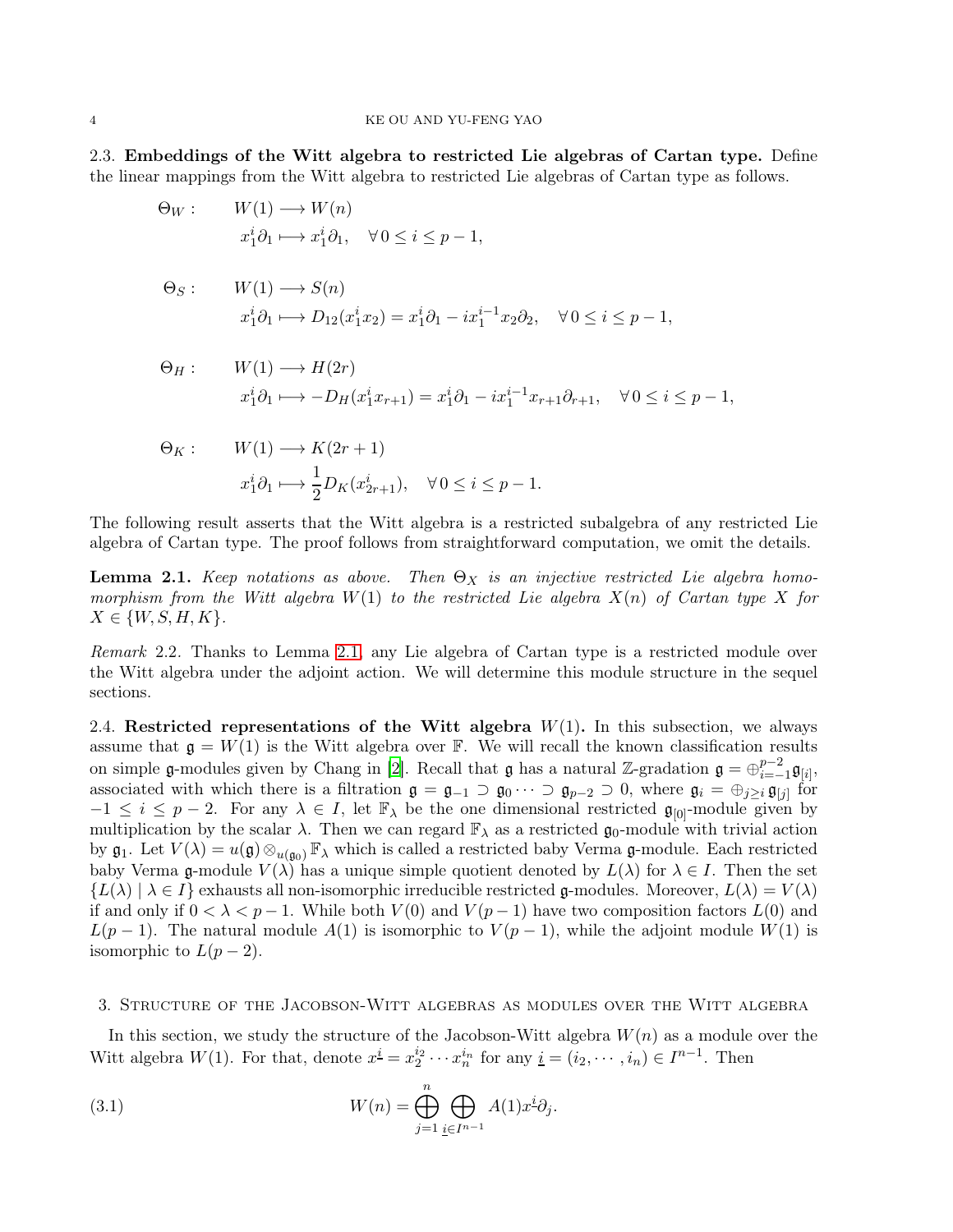Moreover, each summand in [\(3.1\)](#page-3-1) is a  $W(1)$ -module. More precisely, for each  $i \in I^{n-1}$ , we have the following isomorphism as modules over the Witt algebra  $W(1)$ ,

<span id="page-4-0"></span>
$$
A(1)x^{\underline{i}}\partial_j \cong \begin{cases} W(1), & \text{if } j = 1, \\ A(1), & \text{if } 2 \le j \le n. \end{cases}
$$

Consequently, we have

Theorem 3.1. *As a module over the Witt algebra* W(1)*, we have*

(3.2) 
$$
W(n) \cong V(p-1)^{\oplus (n-1)p^{n-1}} \oplus L(p-2)^{\oplus p^{n-1}}.
$$

*Hence,*

<span id="page-4-1"></span>(3.3) 
$$
[W(n)] = (n-1)p^{n-1}([L(0)] + [L(p-1)]) + p^{n-1}[L(p-2)].
$$

*Proof.* Since  $A(1) \cong V(p-1)$  and  $W(1) \cong L(p-2)$  as  $W(1)$ -modules, [\(3.2\)](#page-4-0) follows. Furthermore, note that the restricted baby Verma module  $V(p-1)$  has two composition factors  $L(0)$  and  $L(p-1)$ . This together with  $(3.2)$  yields  $(3.3)$ .

## 4. Structure of the special algebras as modules over the Witt algebra

In this section, we study the structure of the special algebra  $S(n)$  as a module over the Witt algebra  $W(1)$ . For that, for each  $\underline{a} = (a_1, \dots, a_n) \in I^n$ , we define

$$
x^{\underline{a}} = x_1^{a_1} \cdots x_n^{a_n}, \ \Omega(\underline{a}) = \{i \mid a_i \neq p-1\} \text{ and } \ell(\underline{a}) = |\Omega(\underline{a})|.
$$

In the following, if  $\Omega(\underline{a}) = \{i_1, \dots, i_s\}$ , we always assume that  $1 \leq i_1 < \dots < i_s \leq n$ .

4.1. **Basis of**  $S(n)$ . In this subsection, we give a basis of  $S(n)$ . This may be known for experts. However, we do not find it in literature.

Set

$$
\mathfrak{B}_1 = \{x^{\underline{a}}\partial_i \mid \underline{a} \in I^n, 1 \le i \le n, \text{ and } a_i = 0, a_j \ne p-1 \text{ for some } j \ne i\}.
$$

and

$$
\mathfrak{B}_2 = \left\{ D_{i_j i_{j+1}} (x^{\underline{a}} x_{i_j} x_{i_{j+1}}) \mid \underline{a} \in I^n \text{ with } \Omega(\underline{a}) = \{i_1, \cdots, i_s\}, 1 \leq j \leq s - 1 \right\}.
$$

Let  $V_1$  be the linear subspace of  $S(n)$  spanned by elements in  $\mathfrak{B}_1$ , and let  $V_2$  be the linear subspace of  $S(n)$  spanned by  $D_{ij}(x^{\underline{a}})$  for  $\underline{a} \in I^n$  with  $a_i \neq 0$  and  $a_j \neq 0$ ,  $1 \leq i < j \leq n$ . Note that  $D_{ij}(x^{\underline{b}}) \in V_2$  if and only if  $x^{\underline{b}} = x^{\underline{a}} x_i x_j$  for some  $\underline{a} \in I^n$  such that  $a_i, a_j \neq p-1$ .

We have the following basic observation.

<span id="page-4-2"></span>Lemma 4.1. *Keep notations as above. Then the following statements hold.*

(1)  $S(n) = V_1 \oplus V_2$ .

- (2)  $\mathfrak{B}_1$  *is a basis of*  $V_1$ *.*
- (3) dim(V<sub>1</sub>) =  $n(p^{n-1} 1)$ , dim(V<sub>2</sub>) =  $np^{n-1}(p 1) + 1$ .

*Proof.* (1) It's obvious that  $V_1 \cap V_2 = \{0\}$ . Moreover, if  $\underline{a} \in I^n$  with  $a_i = 0$  and  $a_j \neq 0$ , then  $D_{ij}(x^{\underline{a}}) = a_j x^{\underline{a} - \epsilon_j} \partial_i \in V_1$ . Hence, (1) follows.

(2) is obvious.

(3) The first assertion for  $\dim(V_1)$  follows from (2). Furthermore, it follows from (1) and [\[7,](#page-12-0) Theorem 3.7, Chapter 4] that

$$
\dim(V_2) = \dim S(n) - \dim(V_1) = (n-1)(p^n - 1) - n(p^{n-1} - 1) = np^{n-1}(p-1) + 1.
$$

The following result is crucial to our final determination of a basis of  $S(n)$ .

 $\Box$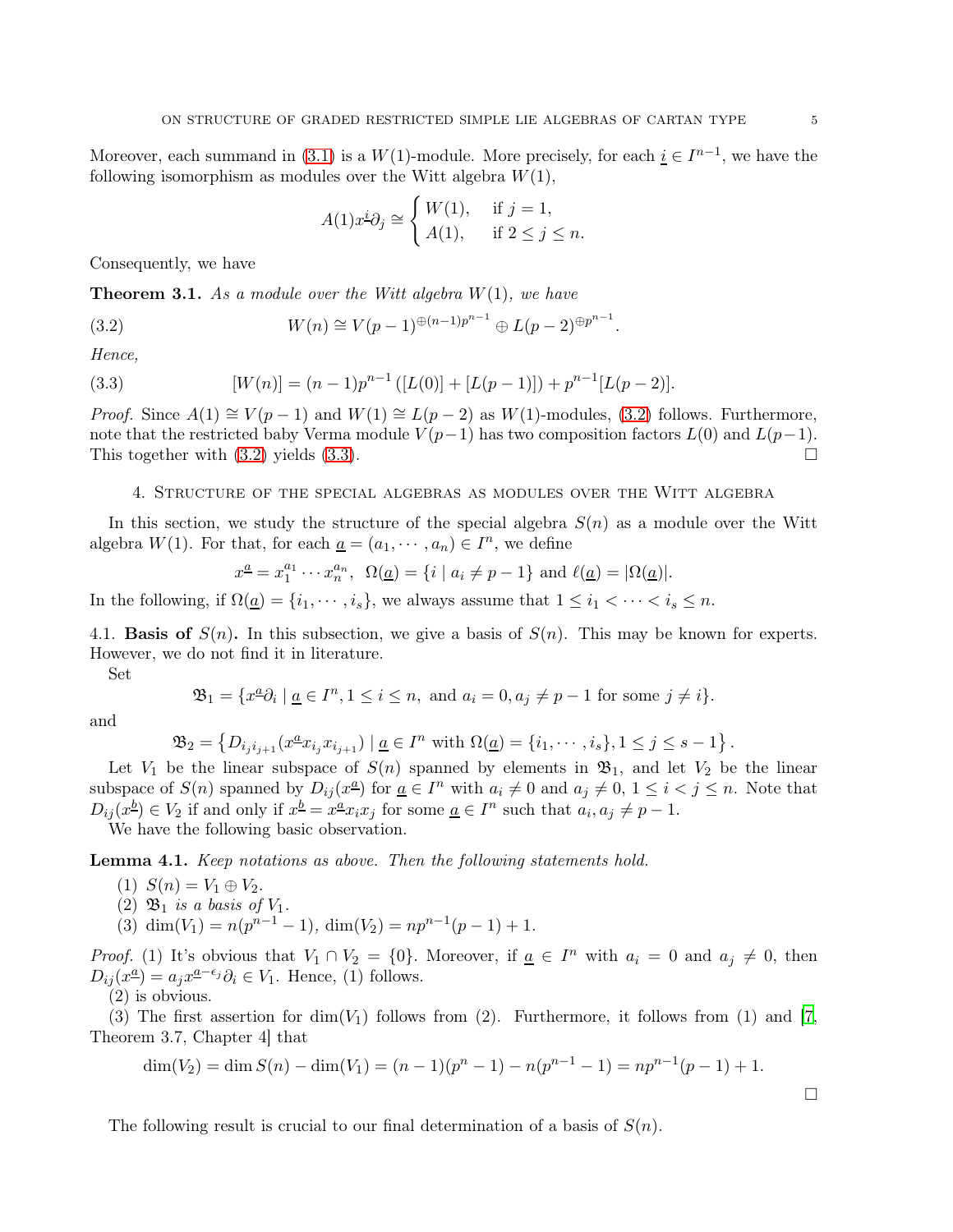<span id="page-5-0"></span>**Lemma 4.2.** *Suppose*  $\ell(\underline{a}) = s$  *and*  $\Omega(\underline{a}) = \{i_1, \dots, i_s\}$ *. Then for any*  $k, l \in \Omega(\underline{a})$ *,* 

$$
D_{kl}(x^{\underline{a}}x_kx_l) \in \text{span}_{\mathbb{F}}\{D_{i_ji_{j+1}}(x^{\underline{a}}x_{i_j}x_{i_{j+1}}) \mid 1 \leq j \leq s-1\}.
$$

*Proof.* Without loss of generality, we can suppose that  $k = i_1, l = i_s$ . It is readily shown that  $\{D_{i_j i_{j+1}}(x^{\underline{a}} x_{i_j} x_{i_{j+1}}) \mid 1 \leq j \leq s-1\}$  are linear independent. Recall that  $D_{kl}(x^{\underline{a}} x_k x_l) = x^{\underline{a}}((a_l +$  $1)x_k\delta_k - (a_k + 1)x_l\partial_l$ ). Since

$$
\begin{vmatrix} a_{i_2}+1 & 0 & \cdots & 0 & a_{i_s}+1 \\ -(a_{i_1}+1) & \ddots & \ddots & \vdots & 0 \\ 0 & \ddots & \ddots & \ddots & \vdots \\ 0 & \cdots & a_{i_s}+1 & 0 \\ 0 & \cdots & -(a_{i_{s-1}}+1) & -(a_{i_1}+1) \end{vmatrix} = 0,
$$

 $D_{kl}(x^{\underline{a}}x_kx_l) \in \text{span}_{\mathbb{F}}\{D_{i_ji_{j+1}}(x^{\underline{a}}x_{i_j}x_{i_{j+1}}) \mid 1 \leq j \leq s-1\}.$ 

We need the following combination formulas for later use.

<span id="page-5-1"></span>Lemma 4.3. *The following equalities hold.*

$$
\sum_{s=0}^{n} sC_n^s (p-1)^s = n(p-1)p^{n-1}.
$$
  

$$
\sum_{s=2}^{n} C_n^s (p-1)^{s-2} (s-1) = \sum_{i=1}^{n-1} ip^{i-1}.
$$

*Proof.* Take derivations on both sides of the following equations respectively,

$$
\sum_{s=0}^{n} C_n^s (x-1)^s = x^n,
$$

$$
\sum_{s=2}^{n} C_n^s (x-1)^{s-1} = \frac{1}{x-1} (x^n - n(x-1) - 1) = \sum_{i=0}^{n-1} x^i - n,
$$

and put  $x = p$ . Then the desired equalities follows.

As a consequence of Lemma [4.2](#page-5-0) and Lemma [4.3,](#page-5-1) we have

<span id="page-5-2"></span>**Corollary 4.4.** *The subspace*  $V_2$  *has a basis*  $\mathfrak{B}_2$ *. Consequently,*  $S(n)$  *has a basis*  $\mathfrak{B}_1 \cup \mathfrak{B}_2$ *. Proof.* By Lemma [4.2,](#page-5-0)

$$
V_2 = \sum_{D \in \mathfrak{B}_2} \mathbb{F}D = \sum_{s=2}^n \sum_{\substack{\underline{a} \in I^n \\ \Omega(\underline{a}) = \{i_1, \dots, i_s\}}} \sum_{j=1}^{s-1} \mathbb{F}D_{i_j i_{j+1}}(x^{\underline{a}} x_{i_j} x_{i_{j+1}}).
$$

Moreover, it follows from Lemma [4.1\(](#page-4-2)3) and Lemma [4.3](#page-5-1) that

$$
|\mathfrak{B}_2| = \sum_{s=2}^n C_n^s (p-1)^s (s-1) = (p-1)^2 \sum_{s=2}^n C_n^s (p-1)^{s-2} (s-1) = (p-1)^2 \sum_{i=1}^{n-1} i p^{i-1} = \dim(V_2).
$$

Hence,  $\mathfrak{B}_2$  is a basis of  $V_2$ . This together with Lemma [4.1\(](#page-4-2)1)(2) yields the second assertion.  $\square$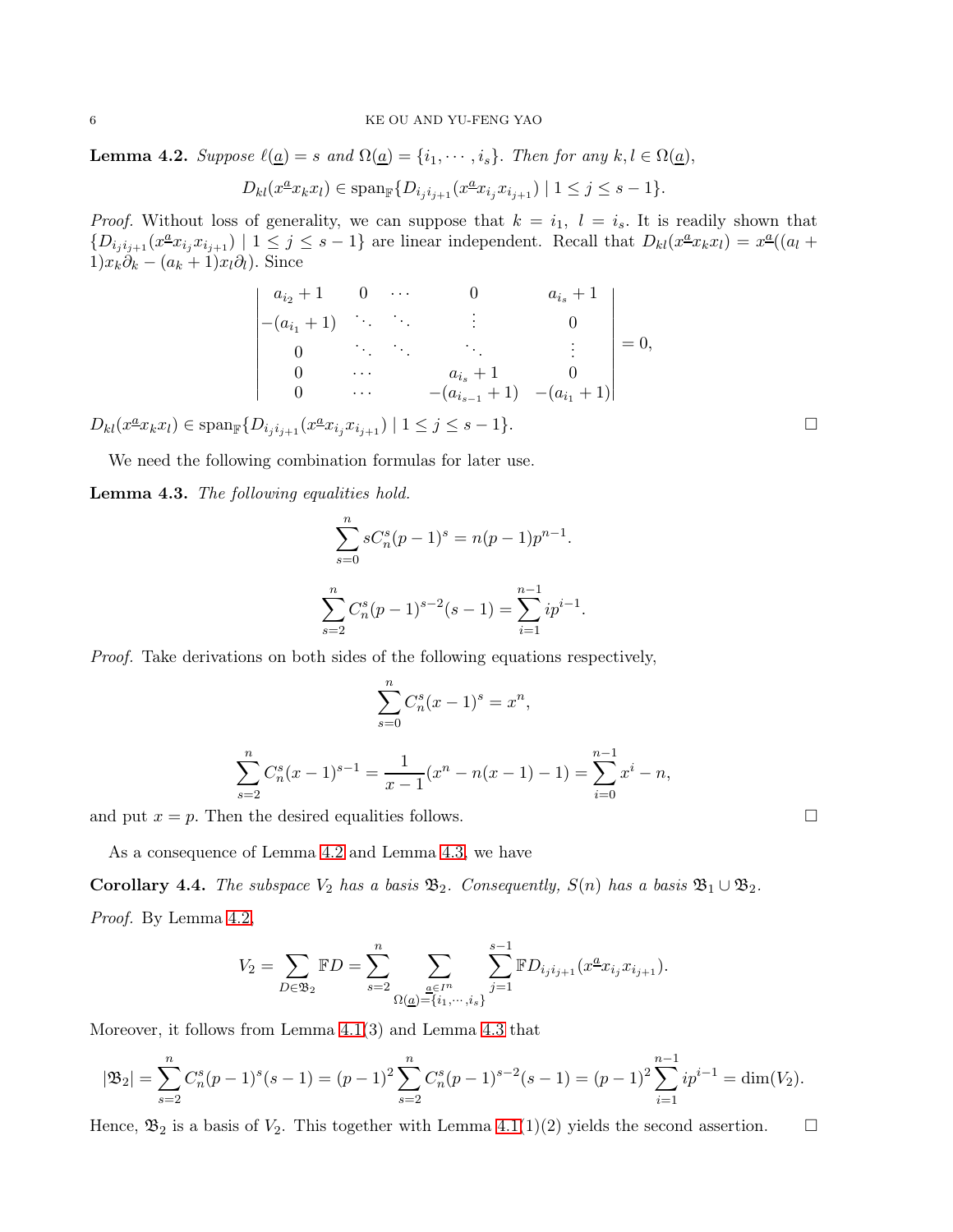4.2. The structure of  $S(n)$  as a module over the Witt algebra. Recall the Lie algebra embedding  $\Theta_S : W(1) \hookrightarrow S(n)$  given by  $\Theta_S(x_1^i \partial_1) = D_{12}(x_1^i x_2) = x_1^i \partial_1 - i x_1^{i-1} x_2 \partial_2, i \in I$ . In this subsection, we study the structure of the special algebra  $S(n)$  as a module over the Witt algebra  $W(1)$ . For that, for each  $\underline{l} = (l_2, \dots, l_n) \in I^{n-1}$ , we denote  $x^{\underline{l}} = x_2^{l_2} \cdots x_n^{l_n}$ .

For any  $2 \leq i \leq n$  and  $\underline{l} \in I^{n-1}$  with  $l_i = 0$ , let

$$
N_i := \text{span}_{\mathbb{F}} \{ x_1^t x_2^{p-1} \cdots x_{i-1}^{p-1} x_{i+1}^{p-1} \cdots x_n^{p-1} \partial_i \mid 0 \le t \le p-2 \}
$$

and  $N_{\underline{l},i} := \text{span}_{\mathbb{F}}\{x_1^t x_1^l \partial_i \mid t \in I\}$  if  $l_j \neq p-1$  for some  $j \neq i$ . Then both  $N_i$  and  $N_{\underline{l},i}$  are submodules over the Witt algebra. More precisely, we have

<span id="page-6-0"></span>Lemma 4.5. *Keep notations as above. Then as modules over the Witt algebra* W(1)*, we have*

- (1) For each  $2 \leq i \leq n$ ,  $N_i \cong L(p-1)$ .
- (2) Suppose  $\underline{l} \in I^{n-1}$  with  $l_2 = 0$  and  $l_j \neq p-1$  for some  $j \neq 2$ . Then  $N_{\underline{l},2} \cong V(0)$ .
- (3) For each  $3 \leq i \leq n$ , suppose  $\underline{l} \in I^{n-1}$  with  $l_i = 0$  and  $l_j \neq p-1$  for some  $j \neq i$ . Then  $N_{l,i} \cong V(p-1-l_2).$

*Proof.* (1) For each  $2 \le i \le n$ , let  $\underline{b} = (p - 1, \dots, p - 1) - (p - 1)\epsilon_i \in I^{n-1}$ . Then

$$
[\Theta_S(x_1^r \partial_1), x_1^t x_2^b \partial_i] = (t+r)x_1^{r+t-1} x_2^b \partial_i, \ \forall r \in I, \ 0 \le t \le p-2.
$$

Therefore,  $N_i$  is a simple  $W(1)$ -module with a maximal vector  $x_1^{p-2}$  $j_1^{p-2}x^{\underline{b}}\partial_i$  of weight  $p-1$ . Hence,  $N_i \cong L(p-1).$ 

(2) Since  $\underline{l} \in I^{n-1}$  with  $l_2 = 0, l_i \neq p-1$  for some  $i \neq 2$ , we have

$$
[\Theta_S(x_1^r \partial_1), x_1^t x^l \partial_2] = (t+r)x_1^{r+t-1}x^l \partial_2, \ \forall r, t \in I.
$$

This implies that  $N_{\underline{l},2}$ , as a  $W(1)$ -module, has a maximal vector  $x_1^{p-1}$  $_{1}^{p-1}x^{1}\partial_{2}$  of weight 0. Consequently,  $N_{\underline{l},2} \cong V(0)$ .

(3) For each  $i \geq 3$ , if  $l \in I^{n-1}$  with  $l_i = 0, l_j \neq p-1$  for some  $j \neq i$ , then

$$
[\Theta_S(x_1^r \partial_1), x_1^t x_2^t \partial_i] = (t - r l_2) x_1^{r+t-1} x_2^t \partial_i, \forall r, t \in I.
$$

This implies that  $N_{l,i}$  as a  $W(1)$ -module, has a maximal vector  $x_1^{p-1}$  $j_1^{p-1}x^{l}\partial_i$  of weight  $p-1-l_2$ . Consequently,  $N_{l,i} \cong V(p-1-l_2)$ .

For each  $1 \leq i < j \leq n$  and  $\underline{a} \in I^{n-1}$ , let  $M_{\underline{a},ij} := \text{span}_{\mathbb{F}}\{D_{ij}(x_1^t x^{\underline{a}}) \mid t \in I\}$ .

<span id="page-6-1"></span>Lemma 4.6. *Suppose*  $\underline{l} = (l_2, \dots, l_n) \in I^{n-1}$  *with*  $\ell(\underline{l}) = s$  *and*  $\Omega(\underline{l}) = \{i_1, \dots, i_s\} \subseteq \{2, \dots, n\}.$ *Then as modules over the Witt algebra* W(1)*, we have*

- (1) *For each*  $1 \leq j \leq s-1$ ,  $M_{\underline{l}+\epsilon_{i_j}+\epsilon_{i_{j+1}},i_ji_{j+1}} \cong V(p-1-l_2)$ .
- (2) *If*  $i_1 = 2$ , *then*  $M_{l+\epsilon_2,12} \cong V(p-2-l_2)$ .
- (3) If  $i_1 > 2$ , then  $M_{l+\epsilon_{i_1},1i_1} \cong V(p-1)$ .

*Proof.* (1) For each  $1 \leq j \leq s - 1$  and  $r, t \in I$ ,

$$
[\Theta_S(x_1^r \partial_1), D_{i_j i_{j+1}}(x_1^t x_2^t x_{i_j} x_{i_{j+1}})] = (t - r l_2) D_{i_j i_{j+1}}(x_1^{r+t-1} x_2^t x_{i_j} x_{i_{j+1}}).
$$

This implies that  $M_{\underline{l}+\epsilon_{i_j}+\epsilon_{i_{j+1}},i_ji_{j+1}},$  as a  $W(1)$ -module, has a maximal vector  $D_{i_ji_{j+1}}(x_1^{p-1})$  $_{1}^{p-1}x_{i}^{l}x_{i_{j}+1})$ of weight  $p-1-l_2$ . Hence,  $M_{\underline{l}+\epsilon_{i_j}+\epsilon_{i_{j+1}},i_ji_{j+1}} \cong V(p-1-l_2)$ .

(2) For each  $r, t \in I$ , we have

$$
[\Theta_S(x_1^r \partial_1), D_{12}(x_1^t x^{l+\epsilon_2})] = (t - r l_2 - r) D_{ij}(x_1^{r+t-1} x^{l+\epsilon_2}).
$$

This implies that  $M_{l+\epsilon_2,12}$ , as a  $W(1)$ -module, has a maximal vector  $D_{12}(x_1^{p-1})$  $i_1^{p-1}x^{\underline{l}+\epsilon_2}$  of weight  $p-2-l_2$ . Hence,  $M_{l+\epsilon_2,12} \cong V(p-2-l_2)$ .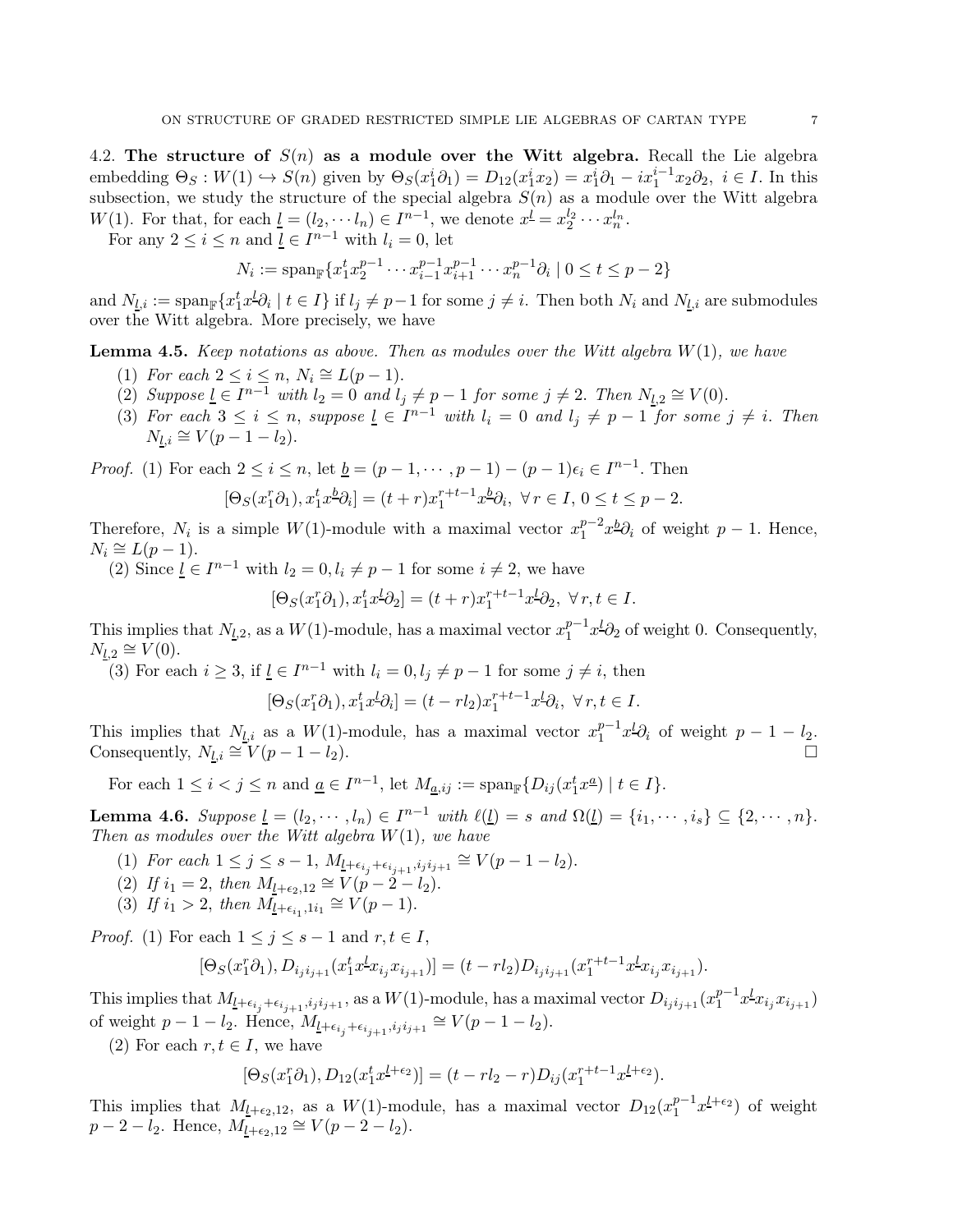(3) Since  $i_1 > 2$ ,  $l_2 = p - 1$ . For each  $r, t \in I$ , we have

$$
[\Theta_S(x_1^r \partial_1), D_{1i_1}(x_1^t x_1^{l+\epsilon_{i_1}})] = t D_{1i_1}(x_1^{r+t-1} x_1^{l+\epsilon_{i_1}}).
$$

This implies that  $M_{\underline{l}+\epsilon_{i_1},1i_1}$ , as a  $W(1)$ -module, has a maximal vector  $D_{12}(x_1^{p-1})$  $j_1^{p-1}x_1^{l+\epsilon_{i_1}}$  of weight  $p-1$ . Hence,  $M_{\underline{l}+\epsilon_{i_1},1i_1}$  $\cong V(p-1).$ 

We are now in the position to present the following main result on the decomposition of  $S(n)$  as a direct sum of  $W(1)$ -modules.

<span id="page-7-1"></span>Theorem 4.7. *As a* W(1)*-module, we have*

$$
S(n) \cong V(0)^{\oplus \left( (n-1)(p^{n-2}-1)+1 \right)} \oplus V(p-1)^{\oplus \left( (n-1)p^{n-2}-1 \right)}
$$

$$
\oplus \left( \bigoplus_{i=1}^{p-2} L(i)^{\oplus (n-1)p^{n-2}} \right) \oplus L(p-1)^{\oplus (n-1)}.
$$

*Proof.* Set

$$
V_{11} := \operatorname{span}_{\mathbb{F}} \{ x^{\underline{a}} \partial_1 \mid \underline{a} \in I^n \text{ with } a_1 = 0 \text{ and } a_j \neq p-1 \text{ for some } j \neq 1 \},\
$$

$$
V_{12} := \operatorname{span}_{\mathbb{F}} \{ x^{\underline{a}} \partial_i \mid 2 \le i \le n, \, \underline{a} \in I^n \text{ with } a_i = 0 \text{ and } a_j \ne p-1 \text{ for some } j \ne i \}.
$$

Then  $V_1 = V_{11} \oplus V_{12}$  as a vector space. Moreover, both  $V_{12}$  and  $V_{11} + V_2$  are  $W(1)$ -modules, and  $S(n) = V_{12} \oplus (V_{11} + V_2)$ . It follows from Lemma [4.5](#page-6-0) that  $V_{12} = U_1 \oplus U_2 \oplus U_3 \oplus U_4$ , where

$$
U_{1} = \bigoplus_{i=2}^{n} N_{i} \cong L(p-1)^{\oplus (n-1)}, \quad U_{2} = \bigoplus_{\substack{l \in I^{n-1}, l_{2} = 0 \\ \downarrow \neq (0, p-1, \cdots, p-1)}} N_{l,2} \cong V(0)^{\oplus (p^{n-2}-1)},
$$
  

$$
U_{3} = \bigoplus_{i=3}^{n} \bigoplus_{\substack{j=0 \\ l_{i} = 0, l_{2} = j}} N_{l,i} \cong \bigoplus_{i=3}^{n} \bigoplus_{\substack{j=0 \\ j=0}}^{p-2} \bigoplus_{\substack{l \in I^{n-1} \\ l_{i} = 0, l_{2} = j}} V(p-1-j) \cong \bigoplus_{i=1}^{p-1} V(i)^{\oplus (n-2)p^{n-3}},
$$
  

$$
U_{4} = \bigoplus_{i=3}^{n} \bigoplus_{\substack{l \in I^{n-1} \\ l_{i} = 0, l_{2} = p-1}} N_{l,i} \cong \bigoplus_{i=3}^{n} \bigoplus_{\substack{l \in I^{n-1} \\ l_{i} = 0, l_{2} = p-1}} V(0) \cong V(0)^{\oplus (n-2)(p^{n-3}-1)}.
$$
  

$$
\bigoplus_{\substack{l \neq r-(p-1)\epsilon_{i}}}^{n} N_{l,i} \cong \bigoplus_{\substack{l \neq r-(p-1)\epsilon_{i}}}^{n} \bigoplus_{\substack{l \neq r-(p-1)\epsilon_{i}}}^{n} V(0) \cong V(0)^{\oplus (n-2)(p^{n-3}-1)}.
$$

Since  $V(i) = L(i)$  for  $1 \leq i \leq p-1$  (see [§2.4\)](#page-3-2), it follows that

<span id="page-7-0"></span>(4.1) 
$$
V_{12} \cong V(0)^{\oplus((n-2)(p^{n-3}-1)+p^{n-2}-1)} \oplus \Big( \bigoplus_{i=1}^{p-2} L(i)^{\oplus(n-2)p^{n-3}} \Big)
$$

$$
\oplus L(p-1)^{\oplus(n-1)} \oplus V(p-1)^{\oplus(n-2)p^{n-3}}.
$$

It follows from Corollary [4.4](#page-5-2) and Lemma [4.6](#page-6-1) that  $V_{11} + V_2 = W_1 \oplus W_2 \oplus W_3 \oplus W_4$ , where

$$
W_1 = \bigoplus_{s=2}^{n-1} \bigoplus_{\substack{b \in I^{n-1}, i_1 = 2 \\ E(\underline{b}) = \{i_1, \cdots, i_s\}}} \bigoplus_{j=1}^{s-1} M_{\underline{b} + \epsilon_{i_j} + \epsilon_{i_{j+1}}, i_j i_{j+1}}, \quad W_2 = \bigoplus_{s=2}^{n-2} \bigoplus_{\substack{b \in I^{n-1}, i_1 > 2 \\ E(\underline{b}) = \{i_1, \cdots, i_s\}}} \bigoplus_{j=1}^{s-1} M_{\underline{b} + \epsilon_{i_j} + \epsilon_{i_{j+1}}, i_j i_{j+1}},
$$
  

$$
W_3 = \bigoplus_{s=1}^{n-1} \bigoplus_{\substack{b \in I^{n-1}, i_1 = 2 \\ E(\underline{b}) = \{i_1, \cdots, i_s\}}} M_{\underline{b} + \epsilon_{2}, 12}, \quad W_4 = \bigoplus_{s=1}^{n-2} \bigoplus_{\substack{b \in I^{n-1}, i_1 > 2 \\ E(\underline{b}) = \{i_1, \cdots, i_s\}}} M_{\underline{b} + \epsilon_{i_1}, 1 i_1}.
$$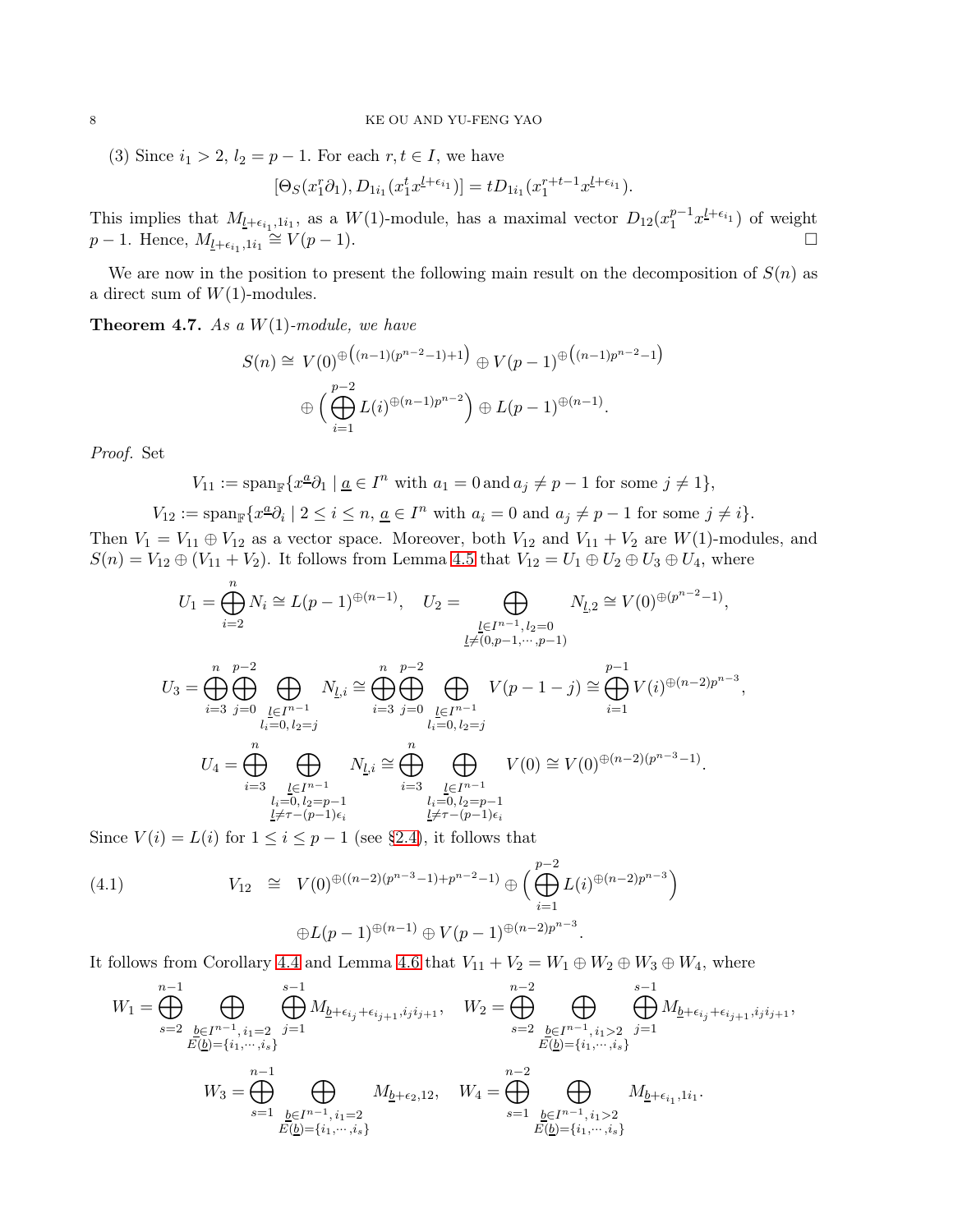Thanks to Lemma [4.3,](#page-5-1) we have

$$
\sum_{s=2}^{n-1} (s-1)C_{n-2}^{s-1}(p-1)^{s-1} = (n-2)(p-1)p^{n-3},
$$

and

$$
\sum_{s=2}^{n-2} (s-1)C_{n-2}^s (p-1)^s = (n-2)(p-1)p^{n-3} - (p^{n-2} - 1).
$$

Moreover, It follows from Lemma [4.6](#page-6-1) that

$$
W_1 \cong \bigoplus_{i=1}^{p-1} \bigoplus_{s=2}^{n-1} V(i)^{\oplus (s-1)C_{n-2}^{s-1}(p-1)^{s-1}} = \bigoplus_{i=1}^{p-1} V(i)^{\oplus (n-2)(p-1)p^{n-3}},
$$
  
\n
$$
W_2 \cong \bigoplus_{s=2}^{n-2} V(0)^{\oplus (s-1)C_{n-2}^s(p-1)^s} = V(0)^{\oplus ((n-2)(p-1)p^{n-3}-p^{n-2}+1)},
$$
  
\n
$$
W_3 \cong \bigoplus_{i=0}^{p-2} V(i)^{\oplus (\bigoplus_{s=1}^{n-1} C_{n-2}^{s-1}(p-1)^{s-1})} = \bigoplus_{i=0}^{p-2} V(i)^{\oplus p^{n-2}},
$$
  
\n
$$
W_4 \cong \bigoplus_{s=1}^{n-2} V(p-1)^{\oplus C_{n-2}^s(p-1)^s} = V(p-1)^{\oplus (p^{n-2}-1)}.
$$

Since  $V(i) = L(i)$  for  $1 \leq i \leq p-1$  (see [§2.4\)](#page-3-2), it follows that

<span id="page-8-0"></span>
$$
V_{11} + V_2 \cong V(0)^{\oplus((n-2)(p-1)p^{n-3}+1)} \oplus \Big(\bigoplus_{i=1}^{p-2} L(i)^{\oplus((n-2)(p-1)p^{n-3}+p^{n-2})}\Big)
$$
  
(4.2) 
$$
\oplus V(p-1)^{\oplus((n-2)(p-1)p^{n-3}+p^{n-2}-1)}.
$$

Now the desired assertion follows from  $(4.1)$  and  $(4.2)$ .

As a consequence of Theorem [4.7,](#page-7-1) we further have

Corollary 4.8. *As a module over the Witt algebra* W(1)*,*

$$
[S(n)] = (2(n-1)p^{n-2} - n + 1)[L(0)] + \sum_{i=1}^{p-2} (n-1)p^{n-2}[L(i)] + 2(n-1)p^{n-2}[L(p-1)].
$$

*Proof.* Since  $[V(0)] = [V(p-1)] = [L(0)] + [L(p-1)]$ , the assertion follows directly from Theorem [4.7.](#page-7-1)

## 5. Structure of the Hamiltonian algebras as modules over the Witt algebra

Recall the Lie algebra embedding  $\Theta_H : W(1) \hookrightarrow H(2r)$  given by  $\Theta_H(x_1^i \partial_1) = -D_H(x_1^i x_{r+1}) =$  $x_1^i\partial_1 - ix_1^{i-1}x_{r+1}\partial_{r+1}, i \in I$ . In this section, we study the structure of the Hamiltonian algebra  $H(2r)$  as a module over the Witt algebra  $W(1)$ .

We first investigate the case  $H(2)$ . Set

<span id="page-8-1"></span>
$$
H_j = \begin{cases} \text{span}_{\mathbb{F}}\{D_H(x_1^i x_2^j) \mid 1 \le i \le p-1\}, & \text{if } j = 0, \\ \text{span}_{\mathbb{F}}\{D_H(x_1^i x_2^j) \mid i \in I\}, & \text{if } 1 \le j \le p-2, \\ \text{span}_{\mathbb{F}}\{D_H(x_1^i x_2^j) \mid 0 \le i \le p-2\}, & \text{if } j = p-1. \end{cases}
$$

Since

(5.1) 
$$
[\Theta_H(x_1^s \partial_1), D_H(x_1^i x_2^j)] = (i - sj)D_H(x_1^{s+i-1} x_2^j), \forall i, j, s \in I,
$$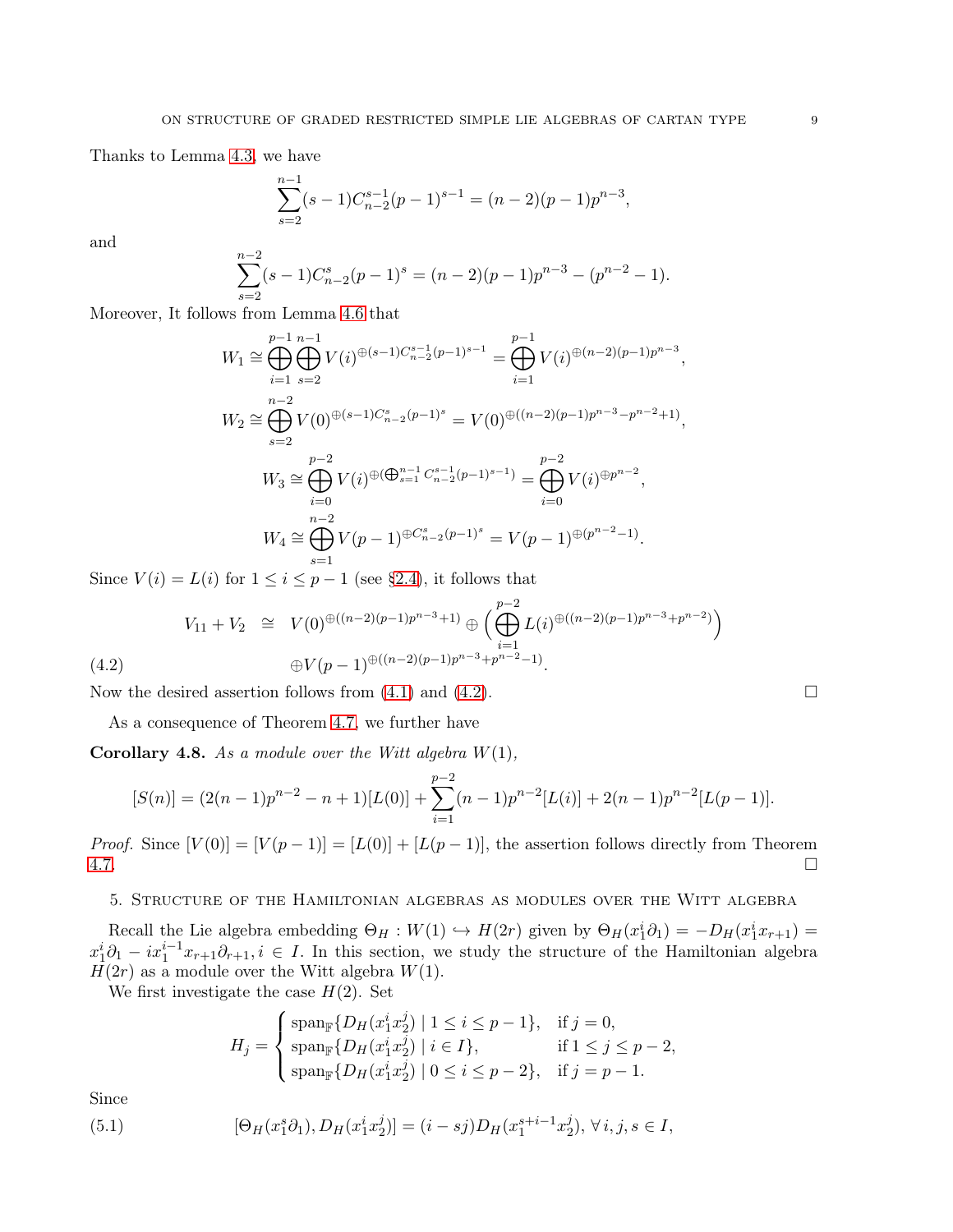each  $H_j$  is a  $W(1)$ -module for any  $j \in I$ . Moreover, we have the following decomposition of  $H(2)$ as a  $W(1)$ -module.

<span id="page-9-2"></span>Lemma 5.1. *As a* W(1)*-module,* H(2) *is completely reducible and*

<span id="page-9-0"></span>
$$
H(2) \cong \left(\bigoplus_{i=1}^{p-2} L(i)\right) \oplus L(p-1)^{\oplus 2}
$$

.

*In particular,*

(5.2) 
$$
[H(2)] = \sum_{j=1}^{p-2} [L(j)] + 2[L(p-1)].
$$

*Proof.* For any  $1 \leq j \leq p-2$ , it follows from  $(5.1)$  that  $H_j$  has a maximal vector  $x_1^{p-1}$  $_{1}^{p-1}x_{2}^{j}$  $rac{J}{2}$  of weight  $p-1-j$ . Since  $H_j$  is p-dimensional,  $H_j \cong V(p-1-j) \cong L(p-1-j)$  as  $W(1)$ -modules. Furthermore, it again follows from [\(5.1\)](#page-8-1) that  $H_0$  has a maximal vector  $x_1^{p-1}$  $_1^{p-1}$  of weight  $p-1$ , and  $H_{p-1}$ has a maximal vector  $x_1^{p-2}$  $_{1}^{p-2}x_{2}^{p-1}$  $a_2^{p-1}$  of weight  $p-1$ . And  $\dim H_0 = \dim H_{p-1} = p-1$ , it follows that  $H_0 \cong H_{p-1} \cong L(p-1)$  as  $W(1)$ -modules. Since  $H(2) = \bigoplus_{j=0}^{p-1} H_j$ , the desired assertion follows.  $\Box$ 

*Remark* 5.2*.* [\(5.2\)](#page-9-0) was obtained in [\[3,](#page-11-5) Lemma 2.6].

In general, for 
$$
r > 1
$$
,  $j \in I$ ,  $\underline{l} = (l_2, \dots, l_r, l_{r+2}, \dots, l_{2r}) \in I^{2r-2}$ , let  $x^{\underline{l}} := x_2^{l_2} \cdots x_r^{l_r} x_{r+2}^{l_{r+2}} \cdots x_{2r}^{l_{2r}}$ ,  
\n $H_{j,\underline{l}} := \text{span}_{\mathbb{F}}\{D_H(x_1^i x_{r+1}^j x^{\underline{l}}) \mid i \in I \text{ such that } (i, j, \underline{l}) \neq (0, \dots, 0), (p-1, \dots, p-1)\},$ 

and

<span id="page-9-1"></span>
$$
H_{\underline{l}} := \mathrm{span}_{\mathbb{F}} \{ D_H(x_1^i x_{r+1}^k x^{\underline{l}}) \mid i, k \in I \text{ such that } (i, k, \underline{l}) \neq (0, \cdots, 0), (p-1, \cdots, p-1) \}.
$$

Since

$$
(5.3) \qquad [\Theta_H(x_1^s \partial_1), D_H(x_1^i x_{r+1}^j x^l)] = (i - sj)D_H(x_1^{s+i-1} x_{r+1}^j x^l), \forall i, j, s \in I, \underline{l} \in I^{n-2},
$$

both  $H_{t,l}$  and  $H_l$  are  $W(1)$ -modules for any  $t \in I, l \in I^{2r-2}$ . The following result describes the  $W(1)$ -module structure on  $H_l$ .

<span id="page-9-3"></span>Lemma 5.3. *Keep notations as above, then the following decompositions hold as* W(1)*-modules.* (1) *If*  $\underline{l} = (0, \cdots, 0)$ *, then* 

$$
H_{\underline{l}} \cong V(0) \oplus \Big(\bigoplus_{i=1}^{p-1} L(i)\Big).
$$

(2) *If*  $l = (p - 1, \dots, p - 1)$ , *then* 

$$
H_{\underline{l}} \cong \Big(\bigoplus_{i=1}^{p-1} L(i)\Big) \oplus V(p-1).
$$

(3) *If*  $\underline{l} \neq (0, \dots, 0)$  *and*  $(p-1, \dots, p-1)$ , *then* 

$$
H_{\underline{l}} \cong V(0) \oplus \Big(\bigoplus_{i=1}^{p-2} L(i)\Big) \oplus V(p-1).
$$

*Proof.* Note that  $H_{\underline{l}} = \bigoplus_{j \in I} H_{j,\underline{l}}$ . We need to determine the  $W(1)$ -module structure of  $H_{t,\underline{l}}$  for any  $t \in I$ . We just show the assertion for the case  $\underline{l} = (0, \dots, 0)$ . Similar arguments yield the assertion for the other cases.

In the following, we always assume that  $\underline{l} = (0, \dots, 0)$ . For each  $0 \le j \le p - 1$ , it follows from [\(5.3\)](#page-9-1) that  $H_{j,l}$ , as a  $W(1)$ -module, contains a maximal vector  $D_H(x_1^{p-1})$  $_{1}^{p-1}x_{r+1}^{j}x^{l}$  of weight  $p-1-j$ .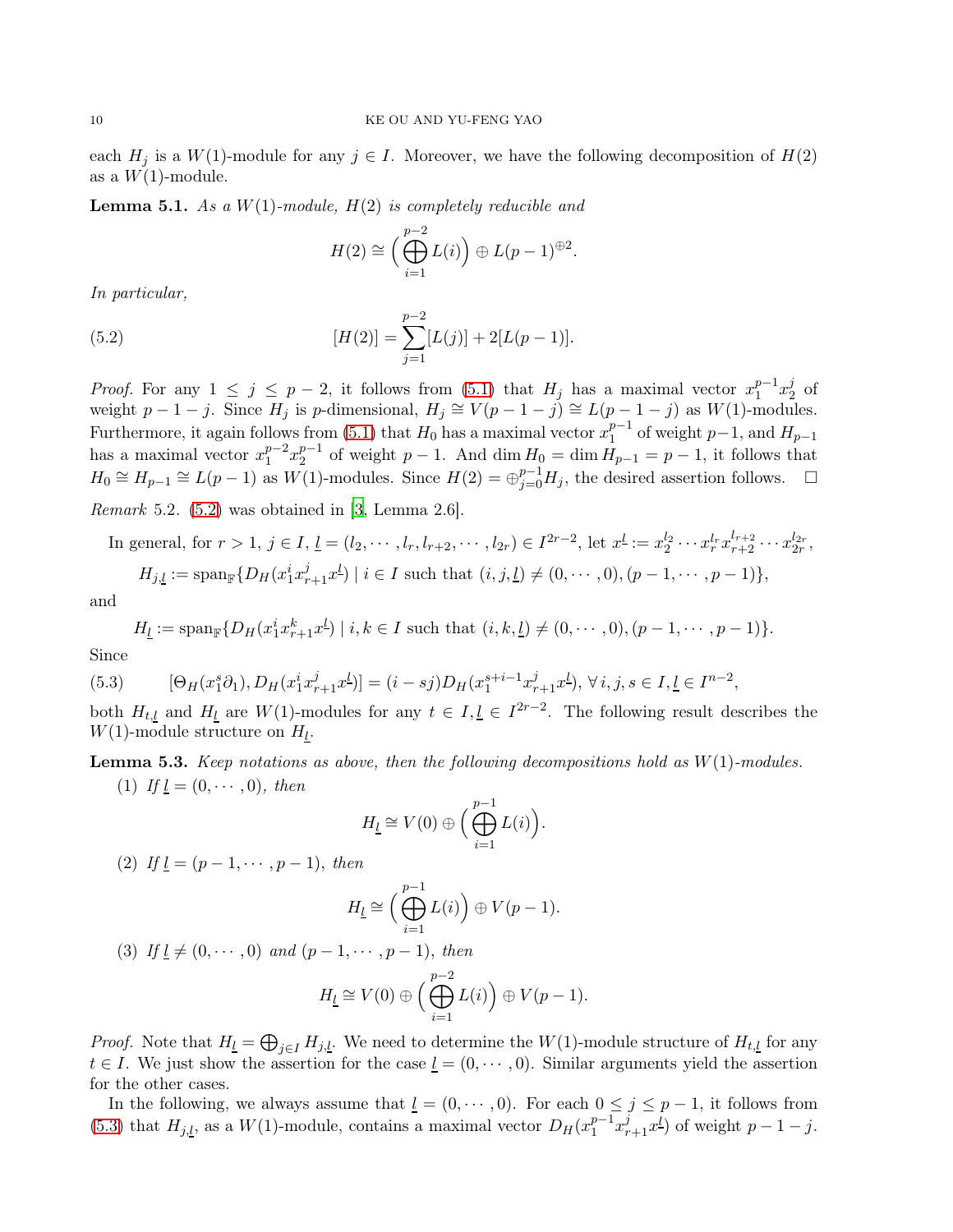Since dim  $H_{j,l} = p$  for  $1 \le j \le p-1$ ,  $H_{j,l} \cong V(p-1-j)$  as a  $W(1)$ -module. While dim  $H_{0,l} = p-1$ , we have  $H_{0,l} \cong L(p-1)$ . Hence,

$$
H_{\underline{l}} = \bigoplus_{j \in I} H_{j,\underline{l}} \cong L(p-1) \oplus \Big(\bigoplus_{j=1}^{p-1} V(p-1-j)\Big) \cong V(0) \oplus \Big(\bigoplus_{i=1}^{p-1} L(i)\Big).
$$

We are now in the position to present the following main result on the structure of the Hamiltonian algebra  $H(2r)$  as a module over the Witt algebra  $W(1)$ .

Theorem 5.4. *As a module over the Witt algebra* W(1)*, we have*

$$
H(2r) \cong V(0)^{\oplus (p^{2r-2}-1)} \oplus \Big(\bigoplus_{i=1}^{p-2} L(i)^{\oplus p^{2r-2}}\Big) \oplus V(p-1)^{\oplus (p^{2r-2}-1)} \oplus L(p-1)^{\oplus 2}.
$$

*In particular,*

$$
[H(2r)] = (2p^{2r-2} - 2)[L(0)] + p^{2r-2} \sum_{j=1}^{p-2} [L(j)] + 2p^{2r-2}[L(p-1)].
$$

*Proof.* For  $r = 1$ , the assertion follows from Lemma [5.1.](#page-9-2) While for  $r > 1$ ,  $H(2r) = \bigoplus_{l \in I^{2r-2}} H_l$ , then the desired assertion follows directly from Lemma [5.3.](#page-9-3)

6. Structure of the contact algebras as modules over the Witt algebra

Recall the Lie algebra embedding  $\Theta_K : W(1) \hookrightarrow K(2r+1)$  given by  $\Theta_K(x_1^i \partial_1) = \frac{1}{2} D_K(x_{2r+1}^i) =$  $\sum_{j=1}^{2r} \frac{i}{2}$  $\frac{i}{2}x_{2r+1}^{i-1}x_j\partial_j + x_{2r+1}^i\partial_{2r+1}, i \in I$ . In this section, we study the structure of the contact algebra  $K(2r+1)$  as a module over the Witt algebra  $W(1)$ .

For  $i \in I$ , set

$$
\Gamma_i := \left\{ \underline{l} = (l_1, \cdots l_{2r}) \in I^{2r} \middle| \frac{1}{2} \left( \sum_{j=1}^{2r} l_j - 4 \right) \equiv i \pmod{p} \right\}.
$$

For arbitrary  $i \in I$  and  $(l_1, \dots, l_{2r-1}) \in I^{2r-1}$ , there is a unique  $l_{2r} \in I$  such that

$$
l_{2r} \equiv 2i + 4 - \sum_{j=1}^{2r-1} l_j \, (\text{mod } p).
$$

Hence,  $|\Gamma_i| = p^{2r-1}$  for any  $i \in I$ .

For any  $\underline{l} = (l_1, \dotsb l_{2r}) \in I^{2r}$ , we denote  $x^{\underline{l}} := x_1^{l_1} \dotsb x_{2r}^{l_{2r}}$  and

$$
K_{\underline{l}}:=\left\{\begin{aligned} \operatorname{span}_{\mathbb{F}}\{x^{\underline{l}}x^{\underline{t}}_{2r+1}\mid 0\leq t\leq p-2\}, & \text{if }2r+4\equiv 0\,(\text{mod }p)\text{ and }{\underline{l}}=\tau-(p-1)\epsilon_{2r+1},\\ \operatorname{span}_{\mathbb{F}}\{x^{\underline{l}}x^{\underline{t}}_{2r+1}\mid 0\leq t\leq p-1\}, & \text{otherwise.}\end{aligned}\right.
$$

Since

<span id="page-10-0"></span>(6.1) 
$$
[\Theta_K(x_1^i \partial_1), x^L x_{2r+1}^t] = \frac{1}{2} \Big( i \Big( \sum_{j=1}^{2r} l_j - 2 \Big) + 2t \Big) x^L x_{2r+1}^{t+i-1}, \forall i, t \in I, \underline{l} \in I^{2r},
$$

 $K_l$  is a  $W(1)$ -module for any  $l \in I^{2r}$ . More precisely, we have

<span id="page-10-1"></span>**Lemma 6.1.** *Keep notations as above, then for any*  $\underline{l} = (l_1, \dotsm l_{2r}) \in I^{2r}$ , *as a*  $W(1)$ *-module* 

$$
K_{\underline{l}} \cong \begin{cases} L(p-1), & \text{if } 2r+4 \equiv 0 \pmod{p} \text{ and } \underline{l} = \tau - (p-1)\epsilon_{2r+1}, \\ V(\frac{1}{2}(\sum_{j=1}^{2r} l_j) - 2), & \text{otherwise.} \end{cases}
$$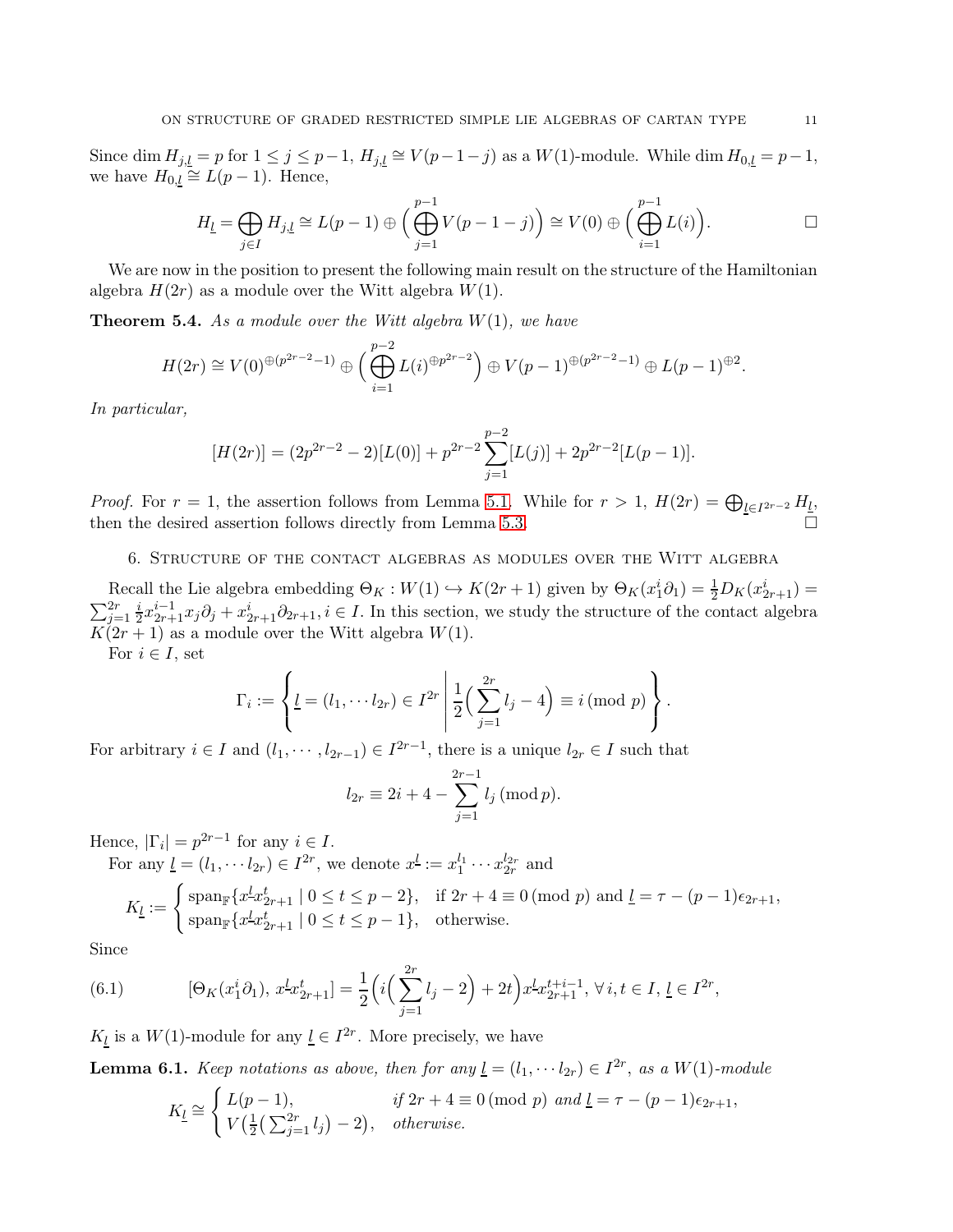## 12 KE OU AND YU-FENG YAO

*Proof.* If  $2r + 4 \equiv 0 \pmod{p}$  and  $\underline{l} = \tau - (p-1)\epsilon_{2r+1}$ , it follows from [\(6.1\)](#page-10-0) that  $x^l x_{2r+1}^{p-2}$  is a maximal vector of weight  $p-1$  in  $K_l$ , so that  $K_l$ , as a  $W(1)$ -module, is a homomorphic image of  $V(p-1)$ . Furthermore, since dim  $K_l = p - 1$ , it follows that  $K_l \cong L(p - 1)$ .

If  $2r + 4 \not\equiv 0 \pmod{p}$  or  $\underline{l} = \tau - (p-1)\epsilon_{2r+1}$ , it follows from  $(6.1)$  that  $x^{\underline{l}} x_{2r+1}^{p-1}$  is a maximal vector of weight  $\frac{1}{2}(\sum_{j=1}^{2r} l_j) - 2$  in  $K_l$ . This together with the dimension of  $K_l$  yields that  $K_l \cong$  $V(\frac{1}{2})$  $\frac{1}{2}(\sum_{j=1}^{2r} l_j) - 2)$ . In the contract of the contract of the contract of the contract of the contract of the contract of the contract of

As a consequence of Lemma [6.1,](#page-10-1) we have the following main result on the decomposition of the contact algebra  $K(2r+1)$  as a module over the Witt algebra  $W(1)$ .

Theorem 6.2. *As a* W(1)*-module, we have*

$$
K(2r+1) \cong \begin{cases} V(0)^{\oplus (p^{2r-1}-1)} \oplus V(p-1)^{\oplus p^{2r-1}} \oplus \left(\bigoplus_{i=1}^{p-2} L(i)^{\oplus p^{2r-1}}\right) \oplus L(p-1), & if \ 2r+4 \equiv 0 \pmod{p}, \\ V(0)^{\oplus p^{2r-1}} \oplus V(p-1)^{\oplus p^{2r-1}} \oplus \left(\bigoplus_{i=1}^{p-2} L(i)^{\oplus p^{2r-1}}\right), & if \ 2r+4 \not\equiv 0 \pmod{p}. \end{cases}
$$

*Consequently,*

$$
[K(2r+1)] = \begin{cases} (2p^{2r-1}-1)[L(0)] + \sum_{i=1}^{p-2} p^{2r-1}[L(i)] + 2p^{2r-1}[L(p-1)], & if 2r+4 \equiv 0 \pmod{p}, \\ 2p^{2r-1}[L(0)] + \sum_{i=1}^{p-2} p^{2r-1}[L(i)] + 2p^{2r-1}[L(p-1)], & if 2r+4 \not\equiv 0 \pmod{p}. \end{cases}
$$

*Proof.* Note that  $K(2r + 1) = \bigoplus_{\underline{l} \in I^{2r}} K_{\underline{l}}$ , It follows from Lemma [6.1](#page-10-1) that

$$
K(2r+1) \cong \begin{cases} V(0)^{\oplus(|\Gamma_0|-1)} \oplus V(p-1)^{\oplus|\Gamma_{p-1}|} \oplus \left(\bigoplus_{i=1}^{p-2} L(i)^{\oplus|\Gamma_i|}\right) \oplus L(p-1), & \text{if } 2r+4 \equiv 0 \pmod{p}, \\ V(0)^{\oplus|\Gamma_0|} \oplus V(p-1)^{\oplus|\Gamma_{p-1}|} \oplus \left(\bigoplus_{i=1}^{p-2} L(i)^{\oplus|\Gamma_i|}\right), & \text{if } 2r+4 \not\equiv 0 \pmod{p}. \end{cases}
$$

Since  $|\Gamma_i| = p^{2r-1}$  for any  $i \in I$ , the first assertion holds. Moreover, since

$$
[V(0)] = [V(p-1)] = [L(0)] + [L(p-1)],
$$

the second assertion follows.

Acknowledgment We would like to thank Prof. A. Premet for helpful discussion on the basis of  $S(n)$ .

#### **REFERENCES**

- <span id="page-11-0"></span>[1] R. E. Block and R. L. Wilson, *Classification of the restricted simple Lie algebras*, J. Algebra 114 (1988), 115-259.
- <span id="page-11-2"></span>[2] H. J. Chang, U¨*ber Wittsche Lie-Ringe*, Abh. Math Sem. Univ. Hamburg 14 (1941), 151-184.
- <span id="page-11-5"></span>[3] S. Herpel and D. Stewart, *Maximal subalgebras of Cartan type in the exceptional Lie algebras*, Sel. Math. New Ser. 22 (2016), 765-799.
- <span id="page-11-4"></span>[4] A. I. Kostrikin and I. R. Šafarevi*č*, *Graded Lie algebras of finite characteristic*, Math USSR Izv 3 (1969), 237-304.
- <span id="page-11-1"></span>[5] Premet A. and Strade H. *Simple Lie algebras of small characteristic VI. Completion of the classification*, J. Algebra 320 no. 9 (2008), 3559-3604.
- <span id="page-11-3"></span>[6] H. Strade, *Simple Lie algebras over fields of positive characterstic I: Structure theory*. de Gruyter Expositions in Mathematics, vol. 38, Walter de Gruyter, Berlin/New York, 2004.